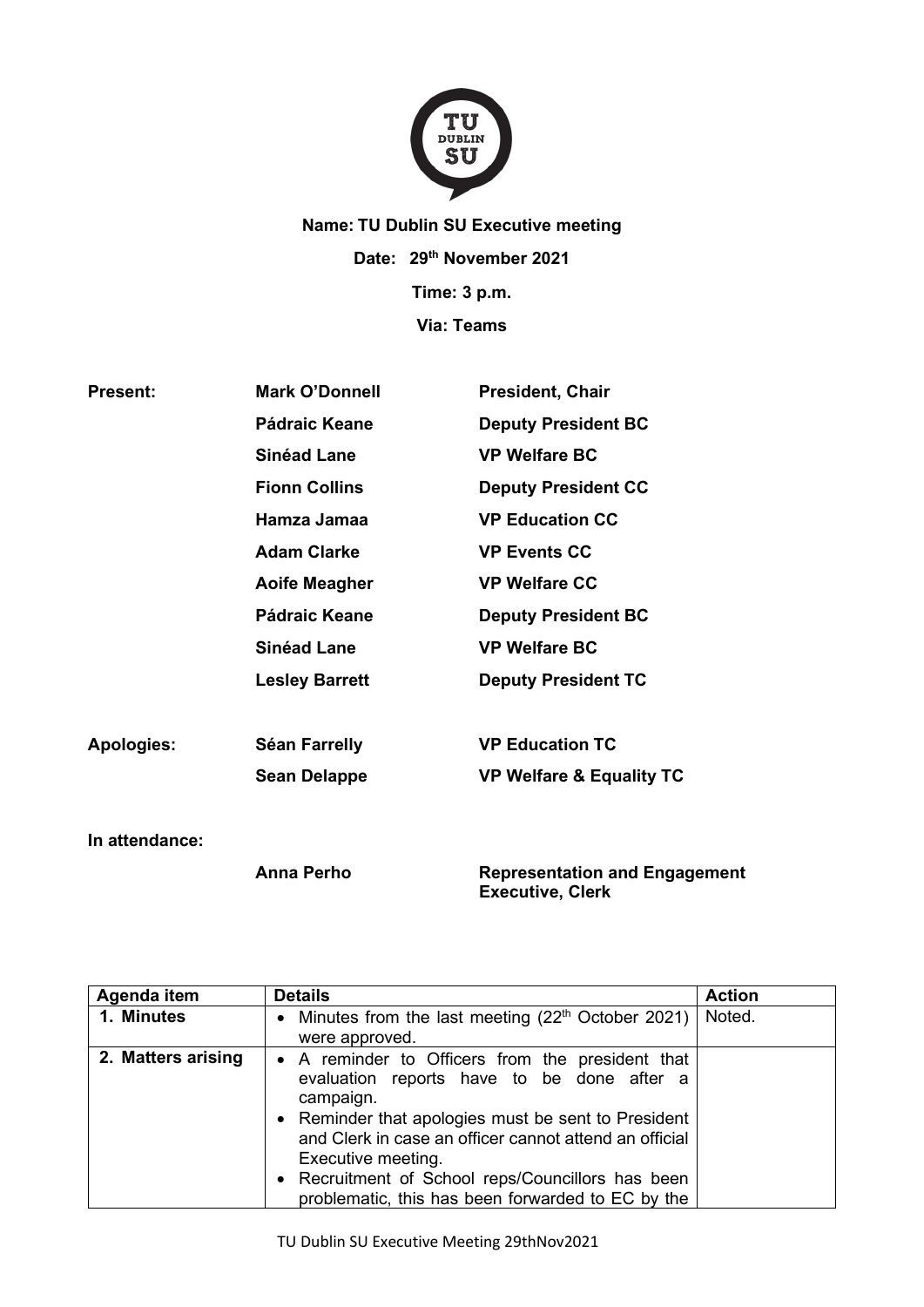|                            | Deputy President for City Campus. Attention needs<br>to be paid to send the information out to the<br>applicants and communicate about the different<br>roles (class rep, school rep, student councillor).<br>Discussion about fundraising: 16 days of action has<br>started, Excel-sheet about it is on Teams in<br>Executive. Officers to launch their own fundraiser<br>(Saoirse), Adam to send details and coordinate.                                                                                                                                                                                                                                                                                                                                                                                                                                                                                                                                                                                                                                                                                                                                                                                                                                                                                                                                                                                | <b>VP</b> for Events<br>to send details<br>about<br>fundraising to<br>officers.<br>Officers to<br>fundraise.                                                                           |
|----------------------------|-----------------------------------------------------------------------------------------------------------------------------------------------------------------------------------------------------------------------------------------------------------------------------------------------------------------------------------------------------------------------------------------------------------------------------------------------------------------------------------------------------------------------------------------------------------------------------------------------------------------------------------------------------------------------------------------------------------------------------------------------------------------------------------------------------------------------------------------------------------------------------------------------------------------------------------------------------------------------------------------------------------------------------------------------------------------------------------------------------------------------------------------------------------------------------------------------------------------------------------------------------------------------------------------------------------------------------------------------------------------------------------------------------------|----------------------------------------------------------------------------------------------------------------------------------------------------------------------------------------|
| 3. Correspondence          | No correspondence was received.<br>$\bullet$                                                                                                                                                                                                                                                                                                                                                                                                                                                                                                                                                                                                                                                                                                                                                                                                                                                                                                                                                                                                                                                                                                                                                                                                                                                                                                                                                              |                                                                                                                                                                                        |
| 4. Motions and<br>policies | There is amount of 40 motions/policies that have<br>$\bullet$<br>fallen in the Council, and there was discussion on<br>which <b>policies</b> of the 8 falling one's the Executive<br>would want to bring back to Council. The policies<br>discussed were as follows:<br>Education Policy - 18th October 2018 (wording<br>changed and policy amended, President and VP<br>for education to prepare to take back to Council)<br>TU Dublin Quality Assurance - 1st December<br>٠<br>2015 (Renewed) (To be taken back to Council<br>with amendments)<br>Library Reading Resources - 15th October 2015<br>(Renewed) (for Education team to reassess)<br>TUDSU Opposition to Fees - 18th October 2018<br>(To be taken as it is to Council)<br>TUDSU Relationship with TU Dublin - 18th<br>$\bullet$<br>October 2018 (President and Deputy Presidents<br>to review and restructure)<br>Grangegorman - 18th October 2018 (Amended<br>to include all campuses and to enable the<br>Executive to take action in campus-related<br>issues)<br>Mental Health - 18th October 2018 (Welfare<br>officers to make adjustments and also look at<br>the motions of Mental health)<br>Sexual Health and Personal Safety -<br>18th<br>2018<br>October<br>(Taken<br>to<br>Council<br>with<br>adjustments)<br>The policies were decided to go back to Council after<br>amending them. Motions to be discussed in the<br>future. | Appointed<br>officers to<br>amend and<br>prepare policies<br>to take to<br>Council.                                                                                                    |
| 5. COVID-19                | President gave an update: there has been over 50<br>$\bullet$                                                                                                                                                                                                                                                                                                                                                                                                                                                                                                                                                                                                                                                                                                                                                                                                                                                                                                                                                                                                                                                                                                                                                                                                                                                                                                                                             | Officers to keep                                                                                                                                                                       |
|                            | cases in TU Dublin last week. Common rooms are<br>opening, signs are up in the common rooms.<br>Officers will have to keep an eye on the students and<br>if necessary remind the students to wear masks.<br>Report on antisocial behaviour to President.<br>Events to be mainly moved online, Student Council<br>as well as Class Rep meetings.<br>Many other Students' Unions are lobbying for online<br>exams. The Exec discussed taking a stance for<br>online exams. Decision was made to ask students'<br>feedback on the issue.<br>Concerns were raised from Officers about working<br>onsite and having requests about COVID-testing in<br>Blanchardstown. The instructions for officers at the                                                                                                                                                                                                                                                                                                                                                                                                                                                                                                                                                                                                                                                                                                    | an eye on<br>mask-wearing.<br>Deputy for<br>Tallaght to send<br>out a survey to<br>students and<br>post on Social<br>Media.<br>For Deputy for<br><b>Blanchardstown</b><br>to look into |